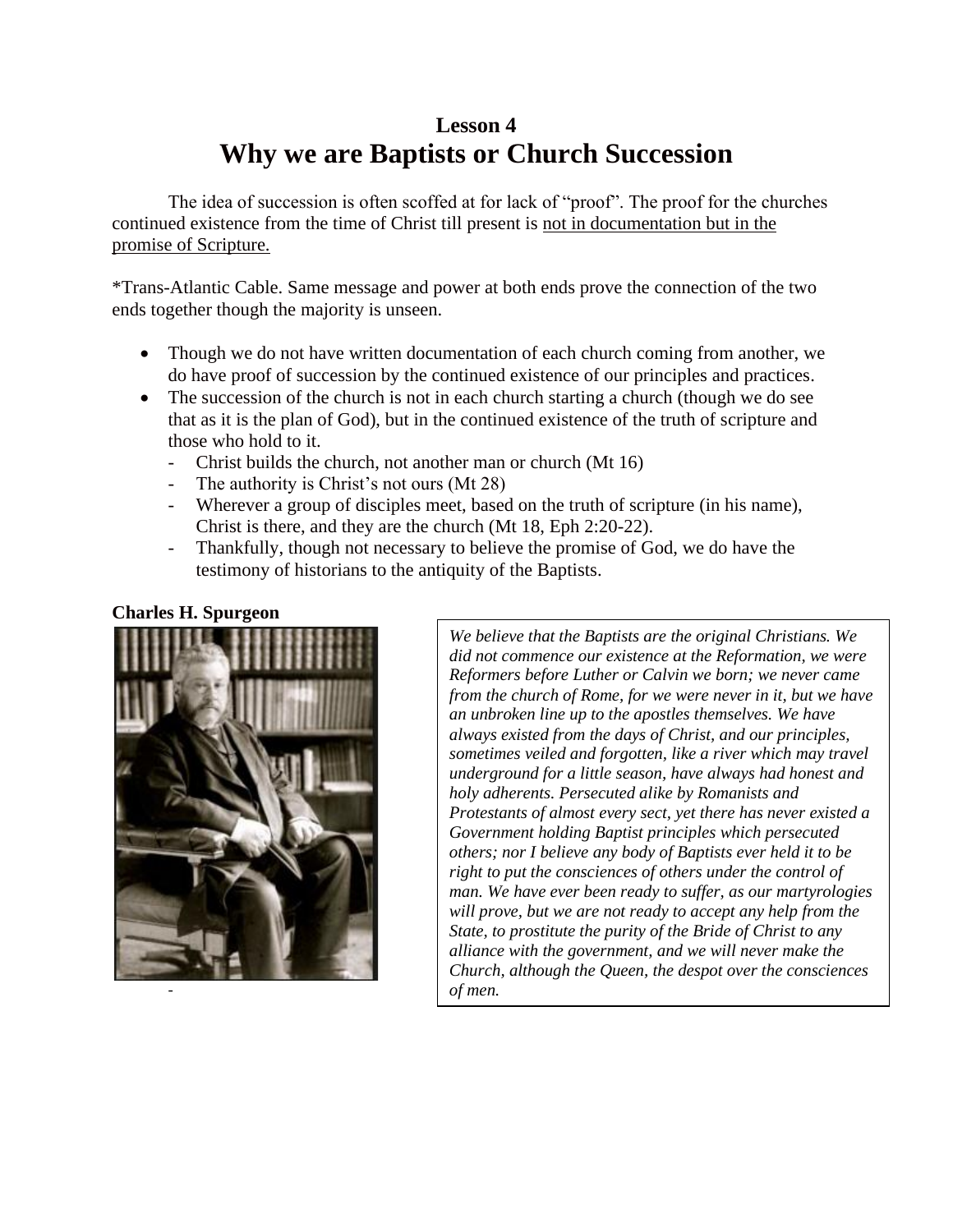#### **John Clark Ridpath**



*I should not readily admit that there was a Baptist Church as far back as 100 A.D., although without doubt there were Baptist churches then, as ALL CHRISTIANS were then Baptists.*

#### **Stanislaus Hosius, Bishop of Wormes in Prussia**



*There shall be no faythe more certayne and true, then is the Anabaptistes, seeyng there be none nowe, or have bene before time fore ye space of these thousand and two hundred years, who have bene more cruelly punished, or that have been more stoutely, steadfastly, cheerfully take theire punishment, yea or have offered them selves of theireowneaccorde to deathe, were it never so terrible or grevouse. Yea in Saint Augustyn his time, as he himselffesayth, there was a certaine monstrous desire of death in them.* [*A Most Excellent treatise of the Begynnyng of Heresyes*(Antwerp:AegDiest. 1565, reprint, Yorkshire, England: The Scholar Press Ltd., 1970), p. 44]

## **Ypeij and Dermout**, (eminent historians of the Dutch Reformed Church)

*The Baptists may be considered as the only Christian community that has stood since the days of the apostles, and as a Christian society has preserved pure the doctrines of the Gospel THROUGH ALL AGES.* 

## **Mosheim**(Lutheran Historian)

*Before the rise of Luther and Calvin, there lay secreted in almost all the countries of Europe, persons who adhered tenaciously to the principles of the modern Dutch Baptists...the origin of Baptists is lost in the remote depths of antiquity...the first century was a history of Baptists.*

By Succession (or perpetuity) we do not mean an organic succession of churches as being a requirement for legitimacy. By succession we mean that there has never been a day since the first church was started by Christ and organized by the apostles, in which there was no genuine